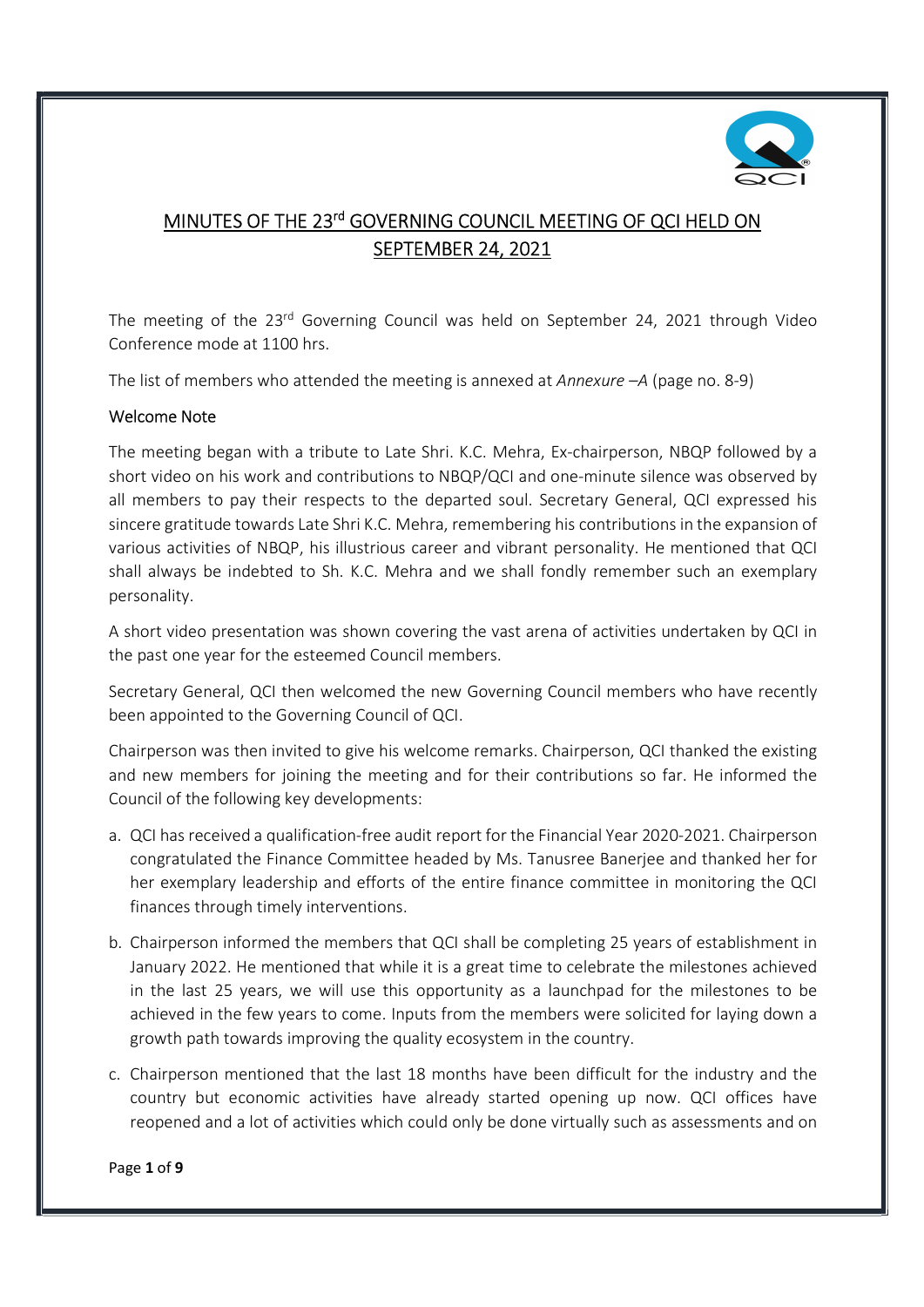

ground impact assessment are resuming on the ground. He further mentioned that the pandemic has sharpened the focus of the government on activities that need to be done and on leapfrogging development. This has also brought focus on QCI as we have been receiving various requests on interventions across sectors.

d. Chairperson also informed about the recent announcement of the National Infrastructure Pipeline (NIP) by the Hon'ble Finance Minister and consequently the Department of Revenue has reached out to QCI to ensure project management capabilities of the people involved in such projects. In this regard, QCI shall be putting in place a set of trainings and programs to ensure that the NIP comes to fruition in a good way. This also speaks of the good reputation and quality work delivered by QCI to various Ministries.

The Chairperson thanked all the members and requested the Secretary General to take up the formal discussion on the agenda.

#### A. Adoption of Agenda

The agenda was adopted with the permission of the Chair.

B. Confirmation of the Proceedings of the 22<sup>nd</sup> Governing Council Meeting held on September 23, 2020

The proceedings of the 22<sup>nd</sup> Governing Council meeting held on Sep 23, 2020 were confirmed and approved by the members.

#### C. Action taken on the proceedings of the  $22<sup>nd</sup>$  Governing Council Meeting held on September 23, 2020

The Action taken report (ATR) on proceedings of the  $22<sup>nd</sup>$  Governing Council Meeting as circulated to the members was noted by the Governing Council.

### I. Items for Consideration and Approval of Governing Council:

#### Item No. 23.1.1 : To approve the Annual Report for the Financial Year 2020-21

The Secretary General, QCI informed the members that the Draft Annual Report has been recommended by the Governing Body in its 64<sup>th</sup> meeting held on Sep 22, 2021 and is now placed before the Governing Council for its approval so that the same can be forwarded to the DPIIT for getting it placed on the table of both houses of the Parliament.

The Chairperson invited suggestions from the members on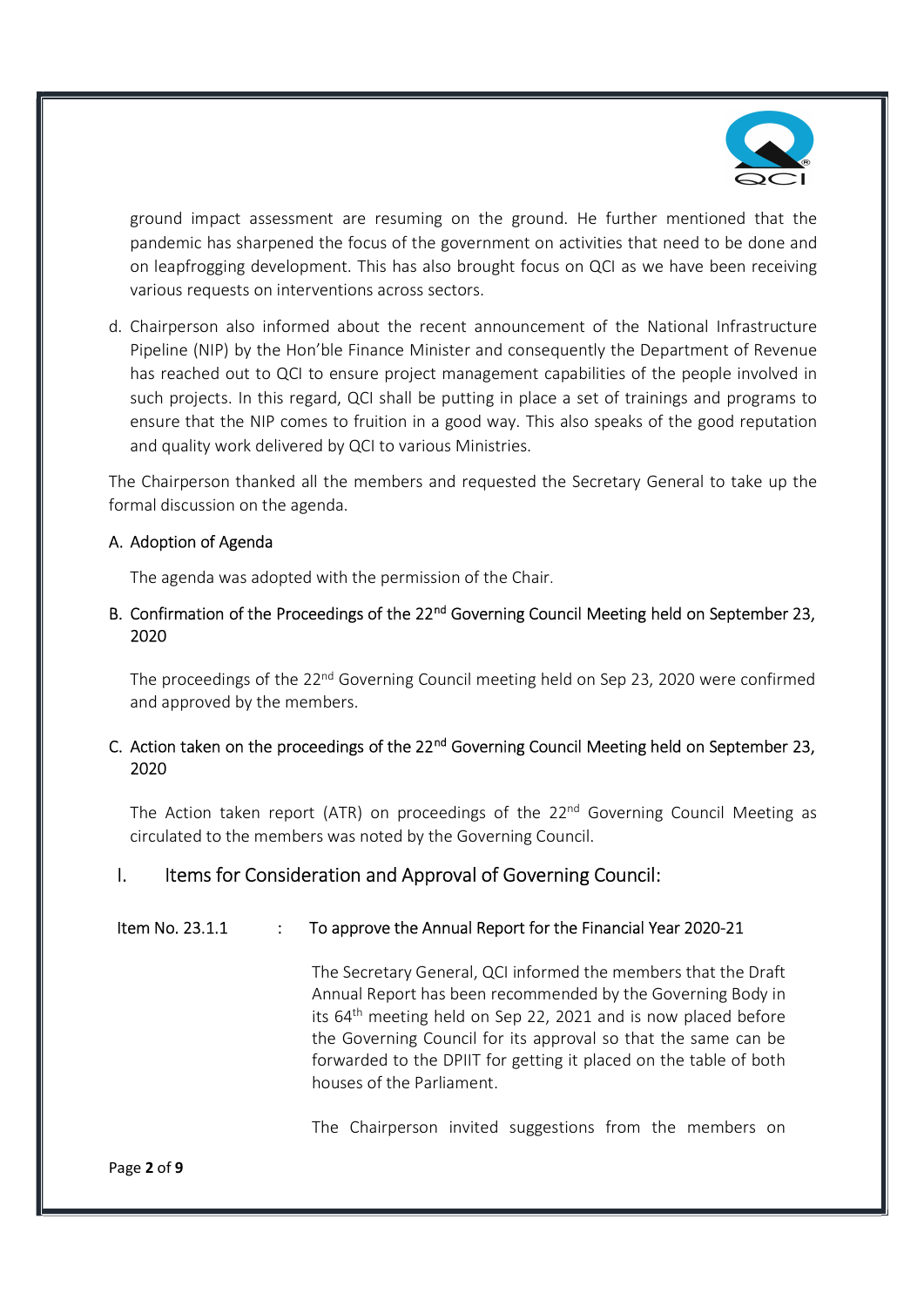

placing before the members an Abridged Annual Report or a useful relevant summary for their quick reference. Members agreed with the idea and suggested that a relevant summary may be prepared highlighting the impact of the events, key pointers, compliance requirements and red flags, if any, along with the statutory Annual Report.

The Governing Council approved the Annual Report for its placing before both the houses of the Parliament through DPIIT.

#### Item No. 23.1.2 : To consider Audited Annual Accounts along with Statutory Auditors Report for the period April 1, 2020 to March 31, 2021

The Secretary General, QCI invited the Chairperson, Finance Committee to lay the foundation for the Statutory Auditor's presentation and apprise the Governing Council of the overall financial performance of QCI for the Financial Year, April 01, 2020 to March 31, 2021. The Chairperson, Finance Committee informed the members that the audited financial statement of QCI for the FY 2020-2021 show a healthy financial standing and a qualification free report. The process improvisation so far has been heart-warming and there are miles to go towards process improvement.

Representatives from M/s Walker Chandiok & Co. LLP were invited to deliver a short presentation on the audited financial results of QCI and their observations on the same. They informed the members that the qualification for unreconciled amount as highlighted in the previous year report has been dropped as the major part of the amount has been reconciled. They further informed that despite the fire incident at the QCI Head Office, they have been able to audit the documents reproduced by the team. They emphasized on the need for implementation of an ERP & DMS System for better future performance and as a learning from the events so far.

The Governing Council noted the comments made by the auditors and emphasized on the need for implementation of an ERP across QCI and its Boards for streamlining of processes and bringing efficiency. The Secretary General, QCI informed the committee that QCI has various Boards & Divisions with diverse functions, it would be a huge, time-taking task to bring all operations on one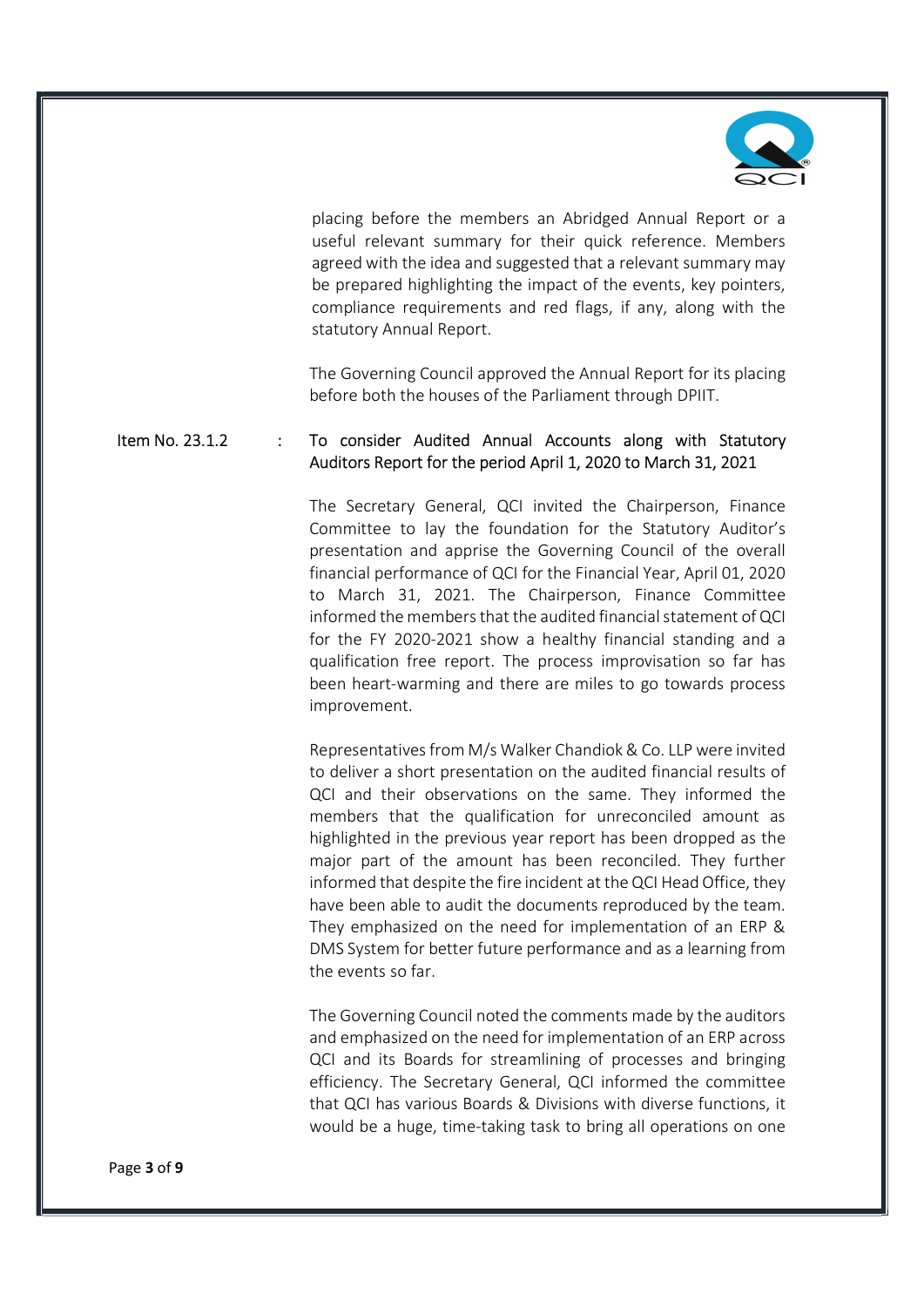

platform integrated with central service lines. It would also require a lot of change management. The Secretary General, QCI informed the members that QCI has already initiated the process, and hope to implement it by the end of this financial year.

The Governing Council approved the placing of the Financial Statements and Statutory Audit Report before both the houses of the Parliament through DPIIT.

#### Item No. 23.1.3 : To consider Re-appointment of M/s Walker Chandiok & Co. LLP as Statutory Auditors for the Financial Year 2021-2022

The Secretary General, QCI informed the members that M/s Walker Chandiok & Co. LLP have been performing the statutory audit for three years and have performed reasonably well and therefore they may be re-appointed as Statutory Auditors of QCI for the Financial Year 2021-2022.

The Governing Council noted the recommendations of the Governing Body and the Finance Committee and approved the reappointment of M/s Walker Chandiok & Co. LLP as statutory auditors of QCI for the Financial Year 2021-2022 at an annual fee of Rs. 9,25,000 plus taxes including out of pocket expense and fee for preparation and filing of Form 10B under Income Tax Act.

### II. Items for Ratification of the Governing Council

#### Item No. 23.2.1 : To ratify Budget for the Financial Year 2021-2022

The Secretary General, QCI presented the annual budget estimate of QCI for the Financial Year 2021-2022 as approved by the Governing Body in its 62<sup>nd</sup> meeting held on March 24, 2021. As per the approval of the Governing Body, the budgeted income for the financial year 2020-2021 has been set at Rs. 31,975 lakhs and the budgeted expense has been set at Rs. 20,829 lakhs.

The Governing Council ratified the same.

### III. Items for Information of the Governing Council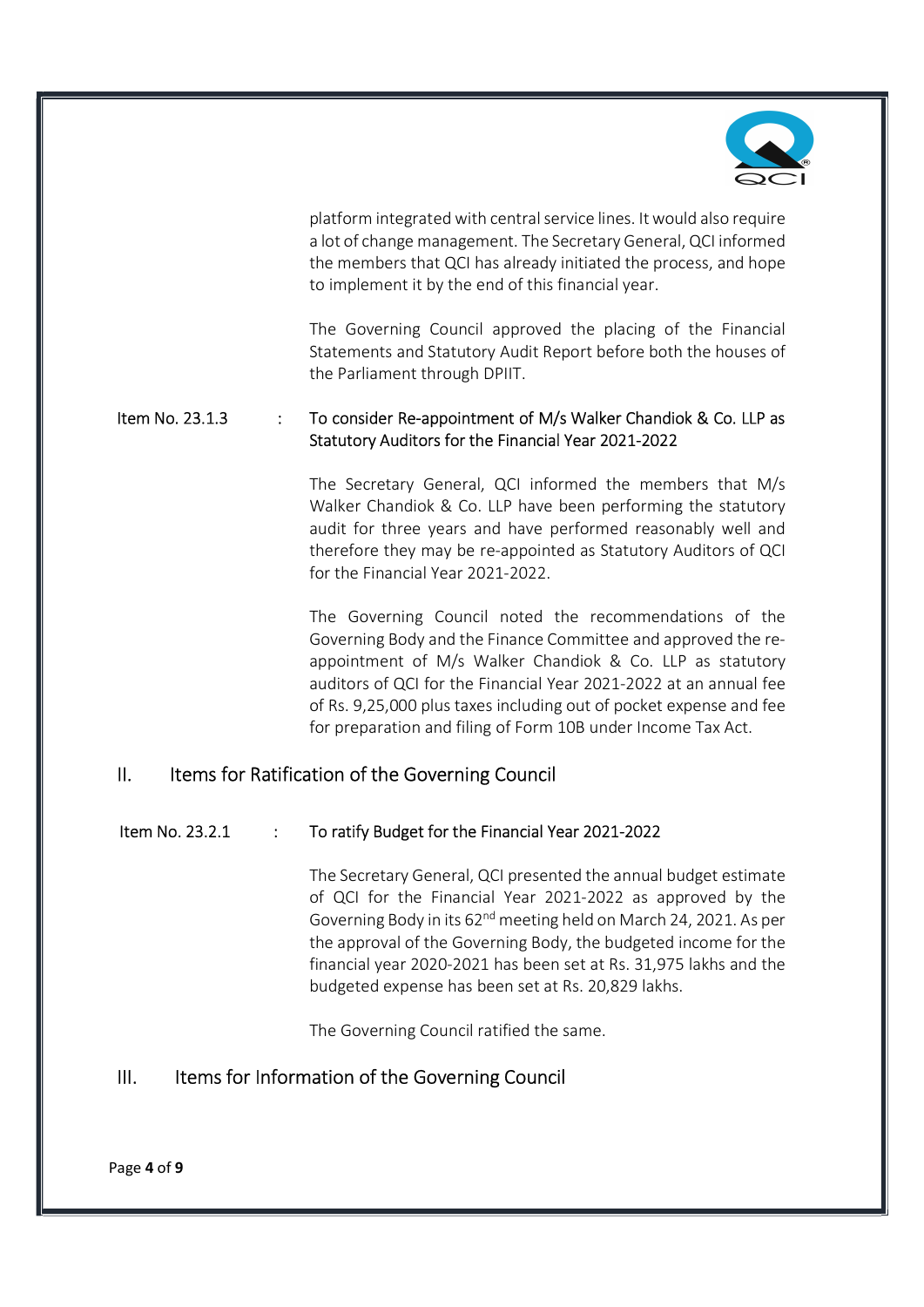

#### Item No. 23.3.1 : To note Financial Performance of QCI and its Boards for 1<sup>st</sup> Quarter (April 1- to June 30, 2021) & during 2nd Quarter (July 1 till Aug 31, 2021) during the FY 2021-22.

The Secretary General, QCI briefed the committee on the below:

#### 1<sup>st</sup> Quarter -April 1 to June 30, 2021

During the 1st quarter from April 1, 2021 to June 30, 2021, the actual income for 1<sup>st</sup> Quarter of FY 2021-2022 up to June 30, 2021 is Rs. 6,516/- Lakhs (being 102% of the estimated income) and the actual expenditure is Rs. 2,305/- Lakhs (being 55% of the estimated expenditure) respectively.

#### 2 nd Quarter – July 1, 2020 to August 31, 2021

During the 2nd Quarter (from July 1, 2021 to August 31, 2021), the actual income for 2<sup>nd</sup> Quarter of FY 2021-2022 up to August 31, 2021 is Rs. 4,157/- Lakhs (being 78% of the estimated income) and the actual expenditure is Rs. 2,476/- Lakhs (being 71% of the estimated expenditure) respectively.

The Governing Council took note of the same.

#### Item No. 23.3.2 : a. To place on record information about the update on activities of Boards, Divisions & Cells during the reporting period by Designated Incharge/CEO

The Governing Council noted the same.

#### b. To present and discuss suggestions for key projects.

The Governing Council took note of the exemplary work being performed by each Board & Division of QCI and encouraged QCI to continue with its efforts in the field of quality.

#### Item No. 23.4 : Any other item with the permission of the Chair

The Chairperson, QCI invited all members to give their suggestions, if any.

1. Mr. Mahesh Desai, Chairman, EEPC suggested that it would be very helpful for the MSMEs if QCI can create a mechanism for the MSMEs to know and reach out to the NABL accredited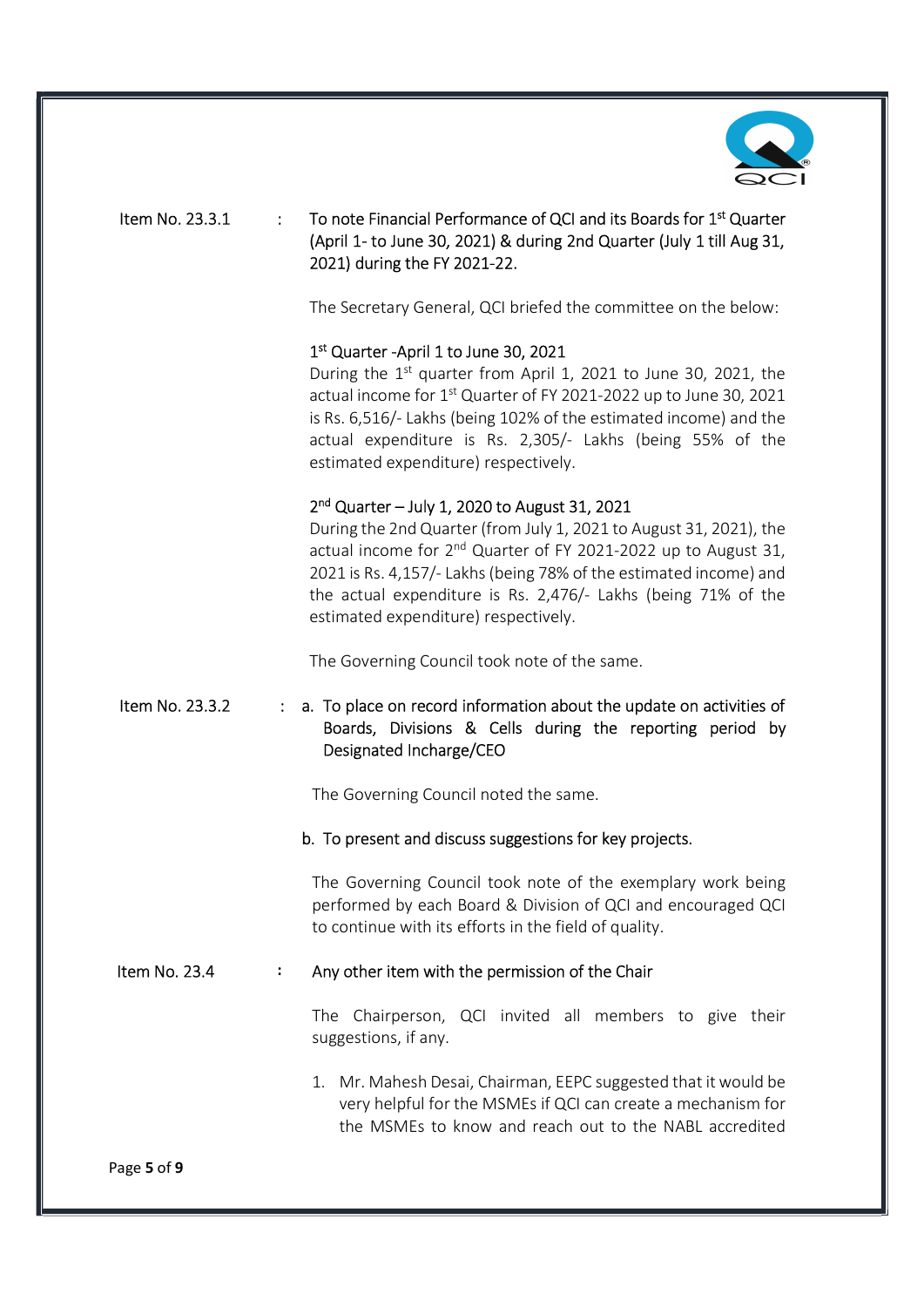

Labs along with an indication of a fee structure. He further mentioned that introducing waiver of accreditation fee or support in the form of reimbursable fee would greatly support MSMEs. Chairperson, QCI requested Prof. Kotnala, Chairperson, NABL to look into the matter.

- 2. The Chairperson, QCI mentioned that QCI has Board which focusses entirely on promotion of quality i.e. NBQP and requested the members to suggest on what NBQP can do going forward and in partnership with the Industry Associations to help improve the adoption of quality in all products, processes and systems. Members from Industry Associations such as NASSCOM & EEPC appreciated the ask and assured to share their thoughts and ideas on the same.
- 3. Mr. Jitendra Pareek, IIA suggested that we should focus on instilling an idea of value addition in the quality sphere especially in the MSME sector. QCI must take up training initiatives that lead to a culture of value addition in the industries rather than cost cutting to meet international competition.
- 4. Dr. M.S Kamath, CGSI suggested that QCI should be able to incentivise NABH & NABL Accreditation. He further suggested that QCI must create awareness around the exemplary work the organization has been doing in the form of an advertisement campaign or similar activities to popularise the activities undertaken and services rendered by QCI.
- 5. Mr. Rajeev Raghuvanshi, IPC suggested that another area QCI could focus on is driving awareness and quell the popular belief especially in the MSME enterprises that quality adoption involves cost whereas it brings in much larger returns and long-term benefits to the enterprises.
- 6. Dr. Venugopal, Director, NPL suggested that manufacturers on the GeM portal are verified by QCI. However, there should be checks and balances in place for Resellers also, to ensure quality services to buyers. Secretary general, QCI apprised that QCI has already created a framework in this regard and submitted to GeM and would soon be making this system live.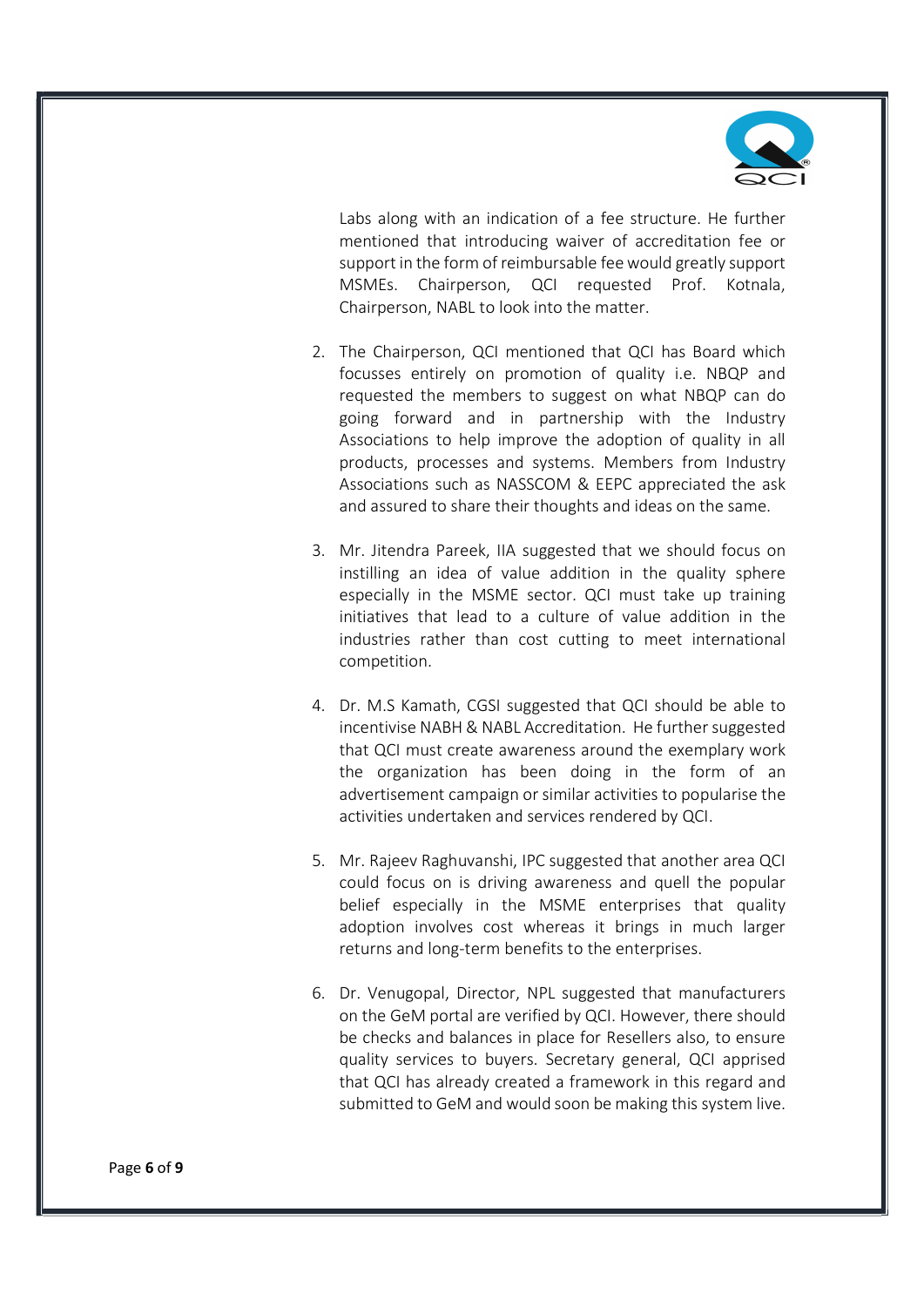

The Chairperson thanked the members for their excellent ideas and assured that QCI would make the best efforts to work in the maximum areas possible.

There being no other remarks, the meeting ended with a Vote of Thanks to the Chair.

Secretary General Chairperson

 Place: - New Delhi Date: - 09/10/21

KPLT<br>(Dr. Ravi. P. Singh) (Adil Zainulbhai)

Page 7 of 9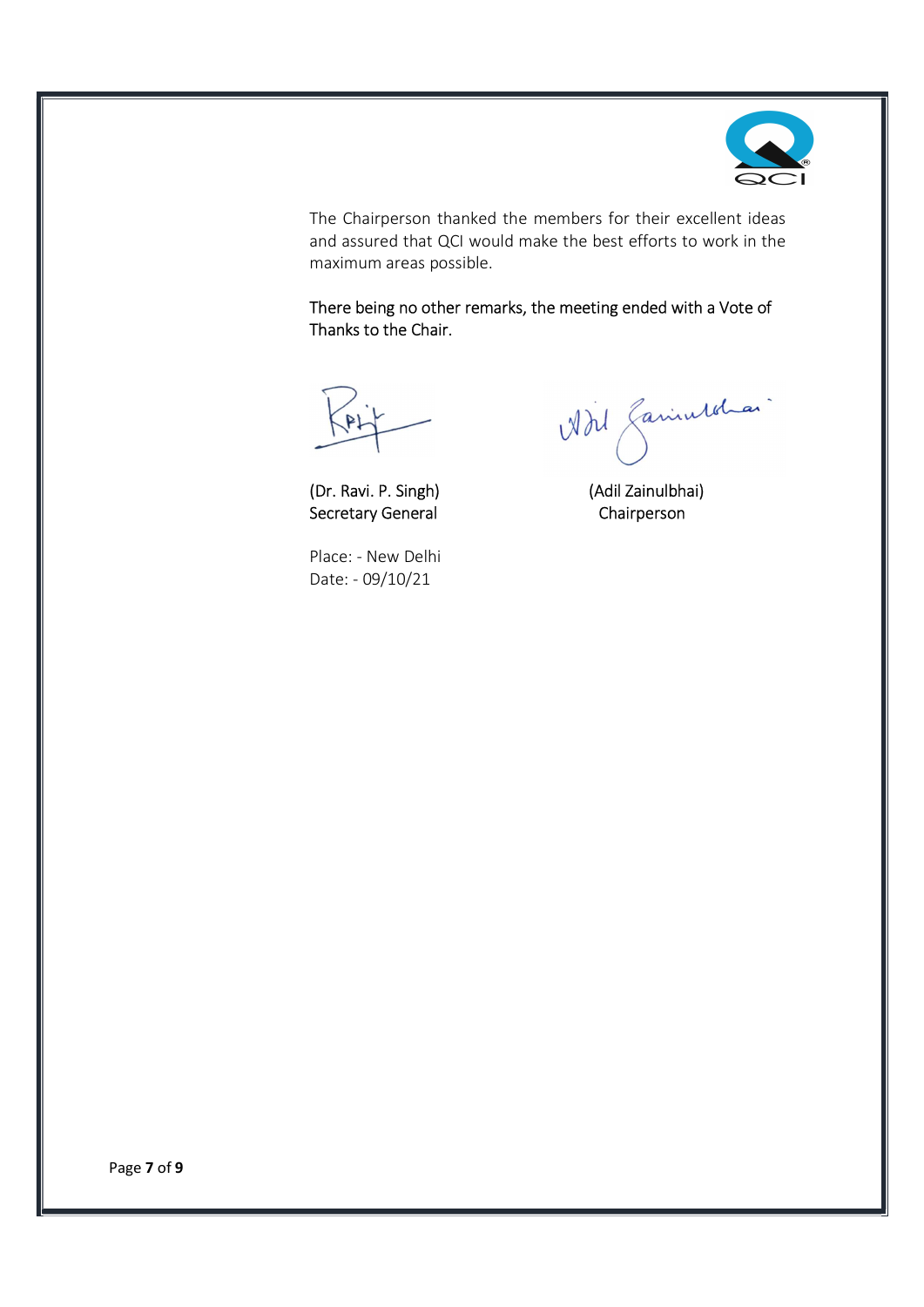

#### Annexure-A

## List of Members attended 23<sup>rd</sup> Meeting of the Governing Council held on 24.09.21

- 1. Sh. Adil Zainulbhai Chairperson, QCI
- 2. Ms. Sampa Saha **DPIIT**
- 
- 
- 
- 6. Ms. Rajni Yadav STQC
- 7. Prof. Venugopal Achanta NPL
- 
- 9. Dr. P.K. Banerjee<br>10. Sh. Nahid Alam ASSOCHAM
- 
- 
- 12. Dr. R.K. Kotnala Chairperson, NABL
- 13. Sh. Deep Kapuria Chairperson, NABCB
- 14. Sh. Sunil Mathur Chairperson, NBQP
- 
- 
- 
- 
- 
- 20. Ms. Debjani Ghosh NASSCOM
- 
- 
- 23. Dr. R.P Singh Secretary General

### Invitee: -

1. Mr. Siddharth Malik Statutory Auditor

### Secretariat: -

| 1. | Sh. N Venkateswaran       | CEO, NABL  |
|----|---------------------------|------------|
|    | 2. Dr. Atul Mohan Kochhar | CEO, NABH  |
|    | 3. Sh. Rajesh Maheshwari  | CEO, NABCB |

#### Page 8 of 9

## S. No. Name Sanctic Contract Contract Designation/ Organization

3. Dr. Ekta Kapoor Department of Science and Technology (DST) 4. Sh. Dharmesh Makwana Department of Consumer Affairs (DoCA) 5. Sh. Kulwinder Kumar Department of Telecommunication (DoT) 8. Sh. Virender Singh Confederation of Indian Industry (CII)

11. Sh. Jitender Pareek Indian Industries Association (IIA) 15. Ms. Tanusree Banerjee Chairperson, Finance Committee 16. Sh. Ravi Shankar Chaudhary Consumer Electronics & Appliances Manufacturers Association (CEAMA) 17. Sh. Mahesh Desai Engineering Export Promotion Council (EEPC) 18. Dr. R.C. Agrawal **Indian Council for Agricultural Research (ICAR)** 19. Sh. Aditya Natraj Kaivalya Education Foundation (KEF) 21. Dr. Rajeev Raghuvanshi Indian Pharmacopoeia Commission (IPC) 22. Dr. M.S. Kamath Consumer Guidance Society of India (CGSI)